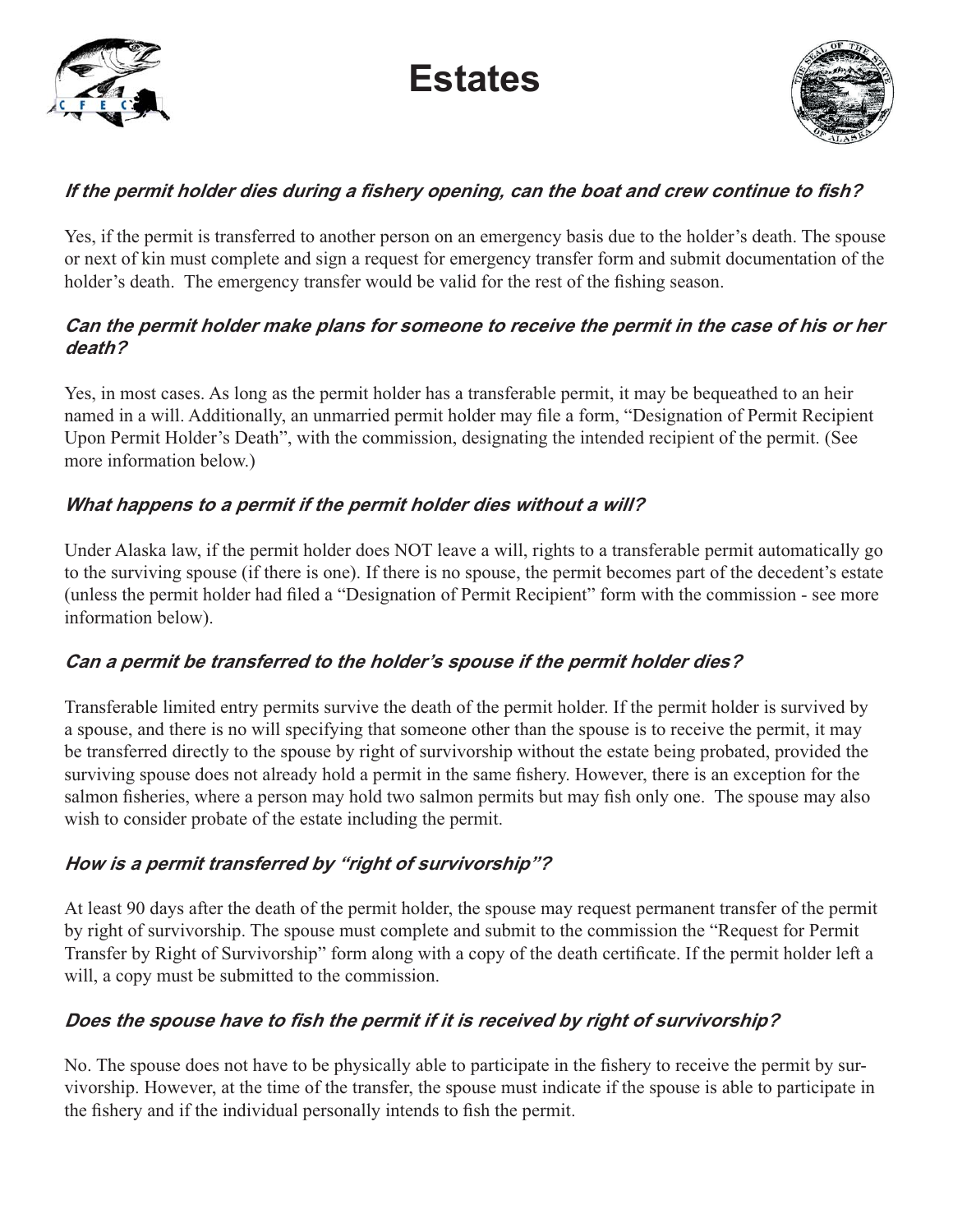## **What happens if the surviving spouse cannot fish the permit?**

In this case, the surviving spouse will be allowed to emergency transfer the permit each year for up to three years after the death of the permit holder. After that time, the person who received the permit by right of survivorship can no longer emergency transfer the permit unless the individual can show an extraordinary circumstance for the emergency transfer. As with any limited entry permit, the permit does not have to be fished but it does have to be renewed each year.

### **Can the surviving spouse permanently transfer the permit once it is in his or her name?**

Yes. The procedure is the same as for any other permanent transfer. First, the spouse must file a "Notice of Intent to Transfer." When the spouse reaches an agreement with a buyer, they must file a "Request for Permanent Transfer" form along with a copy of their transfer agreement.

### **If there is no surviving spouse, what happens to the permit?**

If the permit holder is not survived by a spouse, the permit becomes part of the deceased permit holder's estate. In order to transfer the permit to a person other than the spouse, someone must be appointed by the court to act as personal representative of the estate. The personal representative has the authority to emergency transfer the permit annually until the estate has been probated and a permanent transfer completed.

## **What is probate?**

Probate is the court process to distribute property from a deceased person's estate to those designated as beneficiaries in a will or to those entitled to the property, if the person dies without a will.

### **If the estate isn't settled yet, can a temporary (emergency) transfer be made?**

Yes. The personal representative can request an emergency transfer. The personal representative of the estate can complete and sign the "permit holder" sections on the emergency transfer request form and must also submit a copy of the court appointment.

# **What if a personal representative hasn't been appointed yet?**

The spouse or the next of kin may make a request for an emergency transfer of the deceased permit holder's permit. The commission must verify the relationship before the request for emergency transfer can be granted.

### **Who signs the permit renewal or transfer forms if the permit holder is deceased?**

The personal representative has the authority to renew the permit, as well as to request emergency transfers. The permit does not have to be fished but it must be renewed annually.

#### **If the permit holder leaves a will naming someone to inherit the permit, can the permit automatically be transferred if the commission receives a copy of the will?**

No. Normally the estate would have to be probated before the permit could be permanently transferred from the estate to an heir. During probate, the permit may be emergency transferred each year until the estate is settled.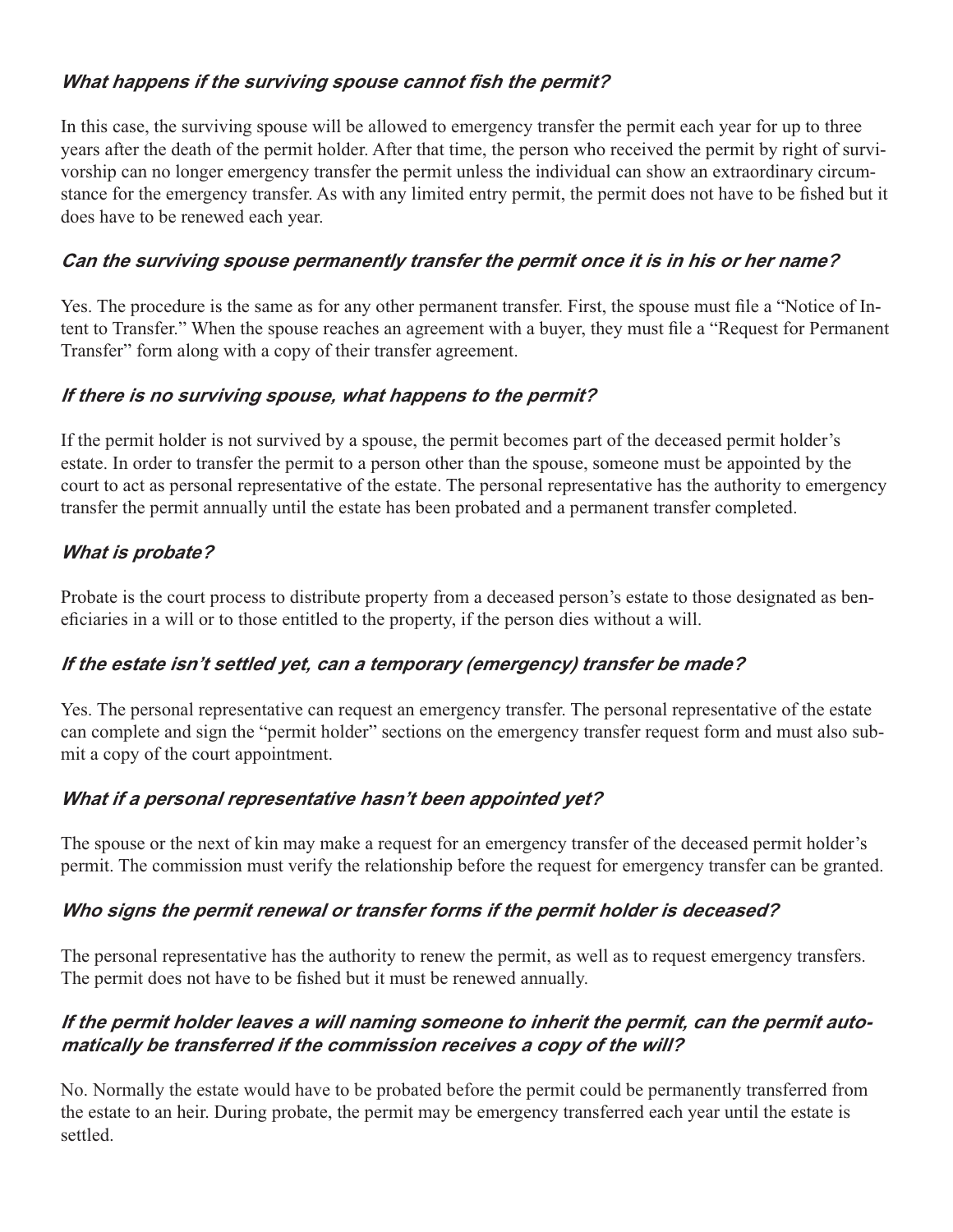### **Does the estate have to be probated in order for the permit to be transferred?**

Not necessarily, but probate is usually necessary when the permit has been bequeathed in a will. If the permit is going to the spouse by right of survivorship, it may be transferred without waiting for the estate to be probated. Also, the permit holder may avoid probate by filing a "Designation of Permit Recipient" form with the commission, in which the permit holder names the person to receive the permit. However, this designation may take effect only if the permit holder is not survived by a spouse.

# **How does the "Designation of Permit Recipient" form work?**

The holder of a transferable limited entry permit, who is not married at the time of death, may complete this form to name a person to receive the permit in the event of the holder's death. The form must be signed by the permit holder before a person authorized under state law to administer an oath (notary public, postmaster, judge, etc...) or witnessed by two competent persons. The commission acknowledges receipt of the form and maintains the original copy in the permit holder's file. When the commission is notified that the permit holder has died, it must verify that there have been no substantive changes which would void the designation (such as marriage of the permit holder or a will written which designates someone else to receive the permit). After 90 days have elapsed, the permit may be transferred to the named recipient.

## **Can a permit be placed in a trust?**

No. Under Alaska law, an entry permit or interim-use permit can only be held by a living person. Person, as defined under the Limited Entry Act, means a natural person and does not include a corporation, company, partnership, firm, association, organization, business trust, or society.

### **How long can a permit be held in a deceased permit holder's estate?**

Generally, probate proceedings must be commenced within three years from the date of the permit holder's death. Emergency transfers can usually be granted while probate is ongoing. However, emergency transfers will not be granted indefinitely. Probate proceedings should be initiated as soon as possible and, when completed, a permanent transfer can take place.

### **What about estates valued at less than \$15,000?**

Under Alaska law, estates valued at less than \$15,000 may be settled without going through probate by using an "Affidavit for Collection of Personal Property." Most permits are valued in excess of \$15,000, so this provision does not apply to many fisheries. If the estate is less than \$15,000, you may wish to consult an attorney regarding the use of an "Affidavit for Collection of Personal Property" in transferring the permit from the estate. Commission transfer technicians can help with this process as well.

### **What happens if no individual heir is named to receive the permit and more than one heir is entitled to inherit the estate?**

A permit can only be held by one individual. In the case of multiple heirs, generally an agreement must be reached by the heirs for one of them to hold the permit. Absent an agreement, the permit could be sold and the proceeds divided. An attorney may be helpful in the process.